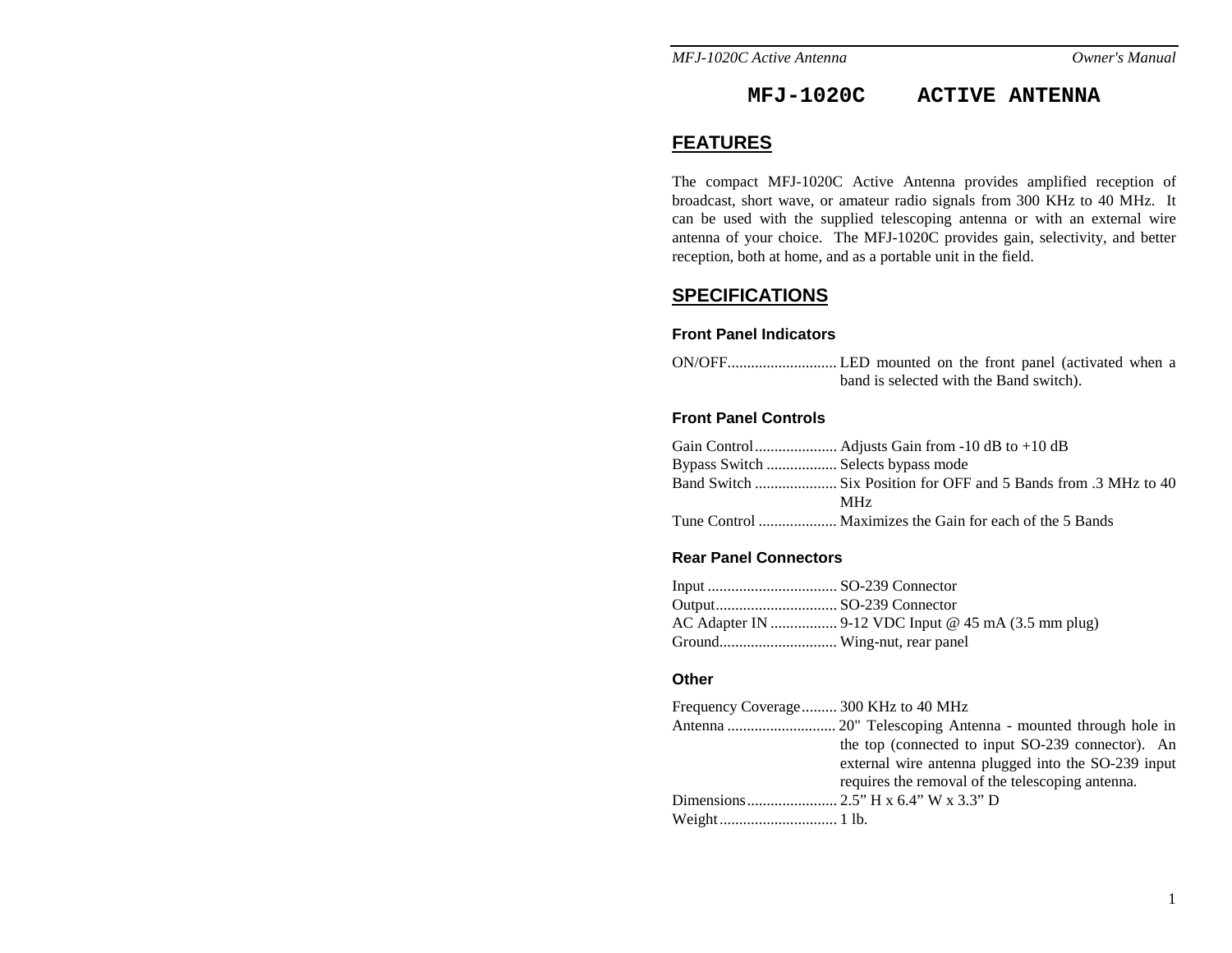Owner's Manual

*MFJ-1020C Active Antenna* 

## **FRONT PANEL CONTROLS**



# **REAR PANEL CONNECTIONS**



6. POWER: .........................3.5mm barrel connector for power to MFJ-1020C 9-12 VDC with center positive. Inserting the plug into the rear jack automatically disconnects the internal battery. MFJ offers an optional 12 VDC adapter (AC-12).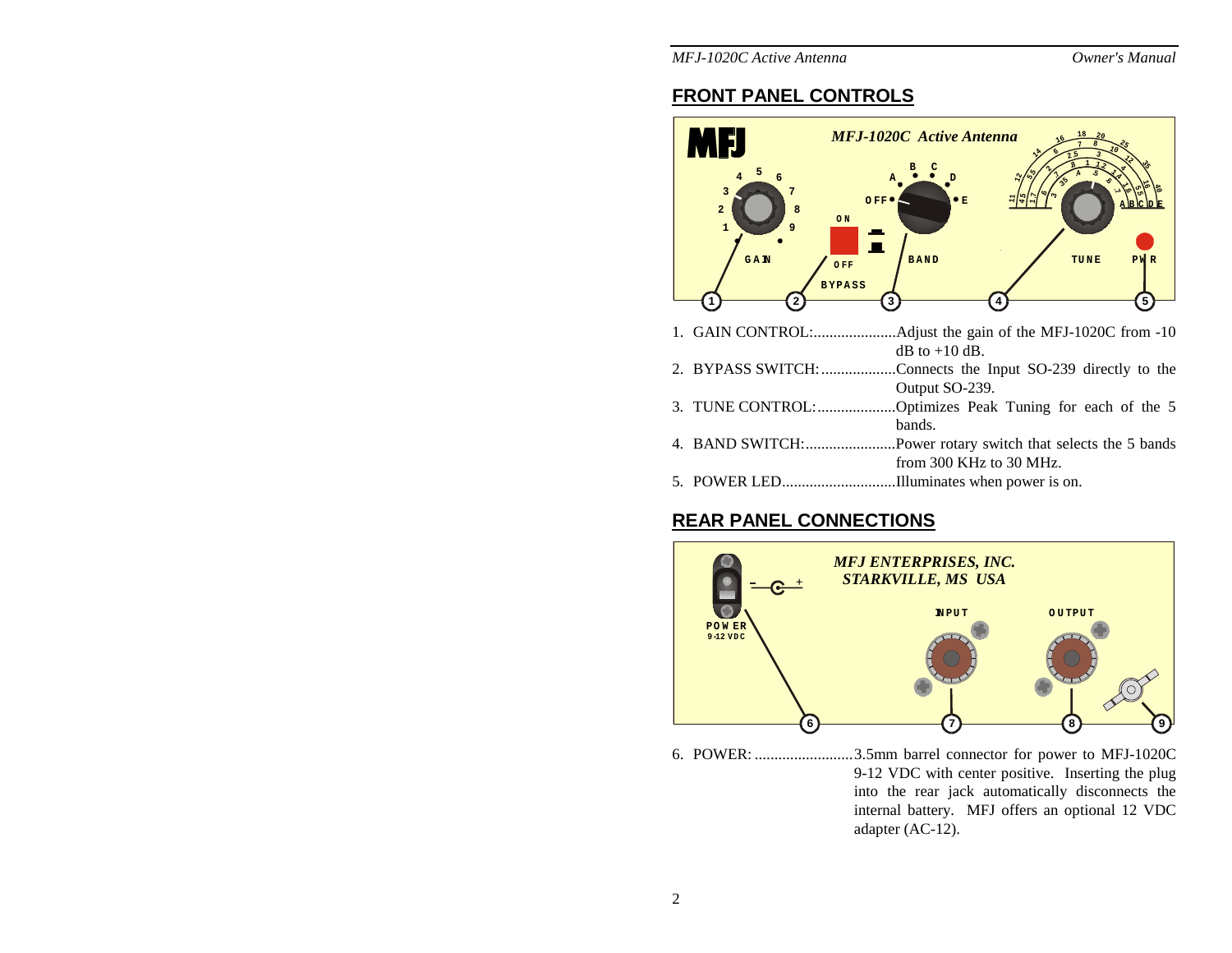|        | MFJ-1020C Active Antenna                         | Owner's Manual                                                         |
|--------|--------------------------------------------------|------------------------------------------------------------------------|
|        |                                                  | top cover. (Not both at the same time.) Input is                       |
|        |                                                  | connected to the spacer where the telescoping<br>antenna will be used. |
| $\sim$ | $\sim$ $\sim$ $\sim$ $\sim$ $\sim$ $\sim$ $\sim$ |                                                                        |

- 8. OUTPUT: .......................SO-239 connector for output to radio receiver.
- 9. GROUND: ......................Post/Wing-nut type ground connector.

## **OPERATION**

Carefully unpack your MFJ-1020C from the packing carton and inspect it for signs of damage. If any damage is apparent, notify the transportation carrier or dealer immediately. We recommend keeping the packing carton for moving, storing, or reshipping the tuner.

### **Installation Procedures**

- 1. You may connect either the telescoping antenna provided or an external wire antenna of your choice. To connect the telescoping antenna; screw the antenna end through the top cover and into the spacer located on the PC board. If you chose to use external wire antenna; plug it into the INPUT SO-239 connector located on the back of the unit. **(DO NOT HAVE BOTH ANTENNAS CONNECTED AT THE SAME TIME!)**
- 2. Connect a cable from the output of the MFJ-1020C to your receiving equipment.
- 3. Connect a wire (#18 ga. approx.) from the wing-nut ground to the receiver ground which, in turn, should be connected to an earth ground. If the unit is operated in a portable application, this ground need not be connected.

## **Tuning**

- 1. Make sure the MFJ-1020C BYPASS switch is in the ON position.
- 2. Select the band and frequency of desired operation on your receiving equipment.
- 3. Set the GAIN and POWER controls on your receiving equipment to the desired settings before applying power to the MFJ-1020C. Actual setting may vary from antenna to antenna.
- 4. Turn the MFJ-1020C GAIN control full counter-clockwise.
- 5. Set the MFJ-1020C BAND Selector Switch to the selected band. The red LED will light.